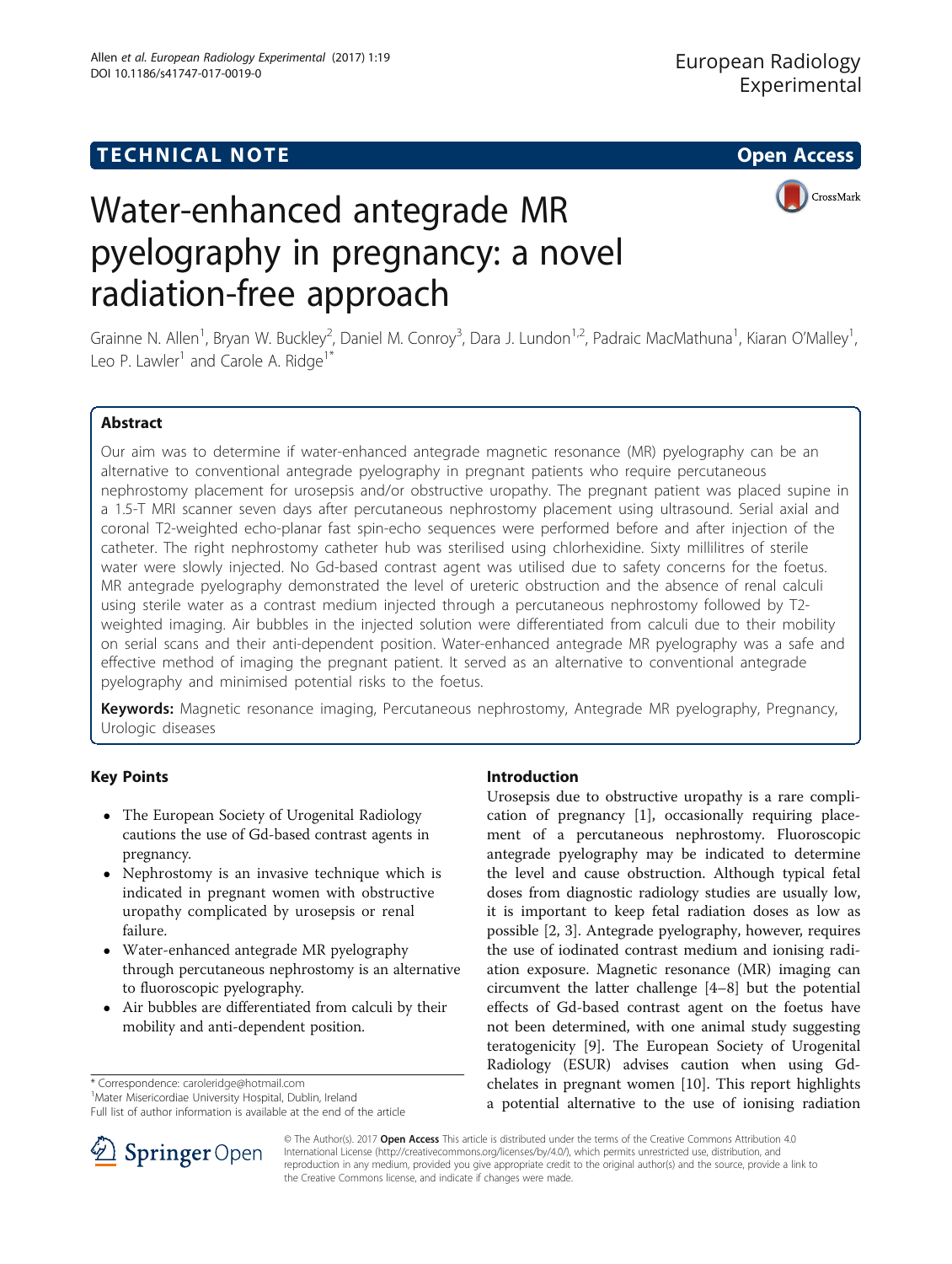and conventional contrast agents in the pregnant woman with obstructive uropathy.

### Case description

A pregnant 31-year-old woman at 22 weeks' gestation presented with a 48-h history of right renal angle pain, nausea, decreased appetite and diarrhoea. The patient was afebrile. The blood pressure was 90/59 and pulse was 87 beats per minute. Foetal movements were normal. Laboratory values included a neutrophilia of  $9 \times$  $10^9$ /l, a serum C-reactive protein of 66 mg/l and creatinine of 66 μmol/l. Urinary microscopy demonstrated white cells of  $> 1000/\mu$ l with positive urinary cultures for Escherichia coli. The patient consented to the clinically indicated imaging tests and procedures performed including a detailed discussion of the associated foetal risks with each intervention and consent to the use of anonymised images for research purposes.

Ultrasound was performed using a curvilinear 3–5- MHz abdominal ultrasound probe (Toshiba, Tokyo, Japan). This demonstrated moderate right hydronephrosis and a percutaneous nephrostomy was inserted under ultrasound guidance to treat suspected urosepsis confirmed by the clinical observation of pyuria in the drainage bag after nephrostomy placement.

A day later, MR imaging of the abdomen was performed to determine the level and cause of obstruction. The examination confirmed decompression of the right renal collecting system but the level and cause of obstruction could not be determined due to non-distension of the right renal pelvis and ureter. The patient's symptoms had resolved.

Seven days after nephrostomy placement, the referring urologic surgeon considered the removal of the

nephrostomy after a successful clamping trial of 24 h but wished to determine if the obstruction was due to renal calculi or physiological compression by the gravid uterus. In the light of the unrevealing MR imaging, antegrade pyelography appeared to be indicated. However, a solution that minimised the patient and foetal exposure to ionising radiation was sought.

Gd-enhanced urography was considered, but following a literature search, which confirmed that the potential effects of Gd-chelate adminisitration on the foetus had not been determined yet, and one animal study suggesting teratogenicity [\[9\]](#page-2-0), the decision was taken to perform antegrade MR pyelography using sterile water and T2 weighted imaging.

The patient was placed supine in a 1.5-T Magnetom Symphony scanner (Siemens, Erlangen, Germany). A T2 weighted half Fourier acquisition single-shot turbo spinecho (HASTE) coronal sequence was performed as a control prior to injection with a standard body coil (excitation time 66 ms, echo train length 128, flip angle 180°, number of excitations 1, matrix  $240 \times 256$ , slice thickness 4 mm, TA (acquisition time) 13 s). The right nephrostomy catheter hub was sterilised using chlorhexidine and 60 mL of sterile water were slowly injected. Serial coronal and axial HASTE sequences were performed and reviewed immediately by the radiologist to confirm adequacy. Antegrade MR pyelography confirmed gradual tapering of the right lower ureter just above the level of the gravid uterus (Fig. 1). No calculus was demonstrated at this level. Nondependent filling defects in the right renal pelvis and upper ureter were confirmed to be transient on serial scanning, consistent with small air bubbles due to hand injection (Fig. [2](#page-2-0)). Antegrade MR pyelography confirmed



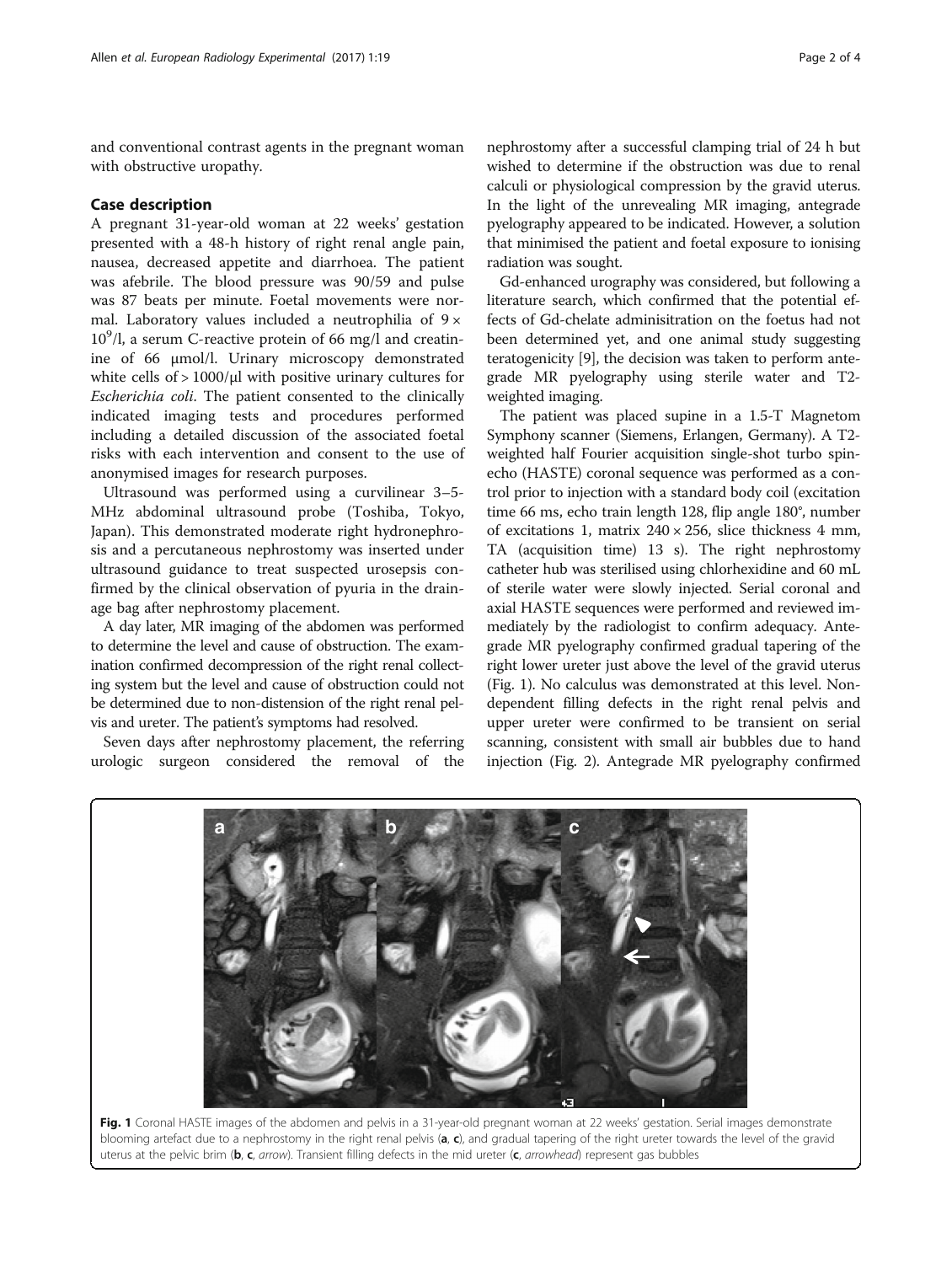<span id="page-2-0"></span>

the cause of urosepsis to be a physiologic obstruction due to the gravid uterus. The nephrostomy was clamped again for a further 24 h; the patient remained asymptomatic thus clinically excluding ongoing obstruction. The nephrostomy was therefore removed and the patient remained well at 12-month clinical follow-up.

## **Discussion**

This report outlines a novel use of MR imaging in pregnancy complicated by urosepsis requiring nephrostomy placement. Antegrade MR pyelography successfully determined the cause of obstruction in this pregnant woman without the use of Gd-chelates or ionising radiation. The utilisation of T2-weighted imaging alone eliminated the need for iodinated or Gd-based contrast media and facilitated removal of the percutaneous nephrostomy once urosepsis had resolved and ongoing obstruction had been clinically excluded by a clamping trial. In fact, the safety of Gd-based contrast media in pregnancy and their reported potential for teratogenicity were concerns in this case. A literature review prior to antegrade MR pyelography found no evidence of mutagenic or teratogenic effects to the foetus after administration of Gd-chelates [11]. However, an animal study reported a slightly higher incidence of early intrauterine deaths in rabbit foetuses whose mothers had been administered with high doses of intravenous gadobenate dimeglumine [9]. A second animal study reported that repeated doses of Gd-based contrast agent in healthy rats resulted in cerebellar deposition of Gd in the cerebellum [\[12\]](#page-3-0). The ESUR guidelines advise that only small doses of the most stable Gd-based contrast agents should be given to pregnant women and that the use of these agents should be fully discussed with the patient [10, [13](#page-3-0)]. In this case, water-enhanced MR pyelography presented an attractive option to minimise maternal anxiety and potential side effects as well as introduce another novel application for MR imaging.

#### Authors' contributions

BB and GA carried out the manuscript composition and figure preparation. PM, LL, DC, KOM and DL provided clinical data for manuscript preparation. CAR conceived of the MRI protocol, and performed the MR antegrade pyelogram. All authors read and approved the final manuscript.

#### Competing interests

The authors declare that they have no competing interests.

### Publisher's Note

Springer Nature remains neutral with regard to jurisdictional claims in published maps and institutional affiliations.

#### Author details

<sup>1</sup>Mater Misericordiae University Hospital, Dublin, Ireland. <sup>2</sup>University College Dublin, Dublin, Ireland. <sup>3</sup>Belfast City Hospital, Belfast, UK.

Received: 8 July 2017 Accepted: 3 August 2017 Published online: 27 October 2017

#### References

- Puskar D, Balagovic I, Filipovic A et al (2001) Symptomatic physiologic hydronephrosis in pregnancy: incidence, complications and treatment. Eur Urol 39:260–263
- 2. Khoo L, Anson K, Patel U (2004) Success and short-term complication rates of percutaneous nephrostomy during pregnancy. J Vasc Interv Radiol 15:1469–1473
- 3. Donnelly EH, Smith JM, Farfan EB, Ozcan I (2011) Prenatal radiation exposure: background material for counseling pregnant patients following exposure to radiation. Disaster Med Public Health Prep 5:62–68
- 4. Grenier N, Pariente JL, Trillaud H, Soussotte C, Douws C (2000) Dilatation of the collecting system during pregnancy: physiologic vs obstructive dilatation. Eur Radiol 10:271–279
- 5. Roy C, Saussine C, LeBras Y et al (1996) Assessment of painful ureterohydronephrosis during pregnancy by MR urography. Eur Radiol 6:334–338
- 6. Schubert RA, Gockeritz S, Mentzel HJ, Rzanny R, Schubert J, Kaiser WA (2000) Imaging in ureteral complications of renal transplantation: value of static fluid MR urography. Eur Radiol 10:1152–1157
- 7. Masselli G, Brunelli R, Casciani E et al (2011) Acute abdominal and pelvic pain in pregnancy: MR imaging as a valuable adjunct to ultrasound? Abdom Imaging 36:596–603
- 8. Masselli G, Brunelli R, Monti R et al (2014) Imaging for acute pelvic pain in pregnancy. Insights Imaging 5:165–181
- 9. Okuda Y, Sagami F, Tirone P, Morisetti A, Bussi S, Masters RE (1999) Reproductive and developmental toxicity study of gadobenate dimeglumine formulation (E7155) (3)–Study of embryo-fetal toxicity in rabbits by intravenous administration. J Toxicol Sci 24:79–87
- 10. Thomsen HS (2006) European Society of Urogenital Radiology (ESUR) guidelines on the safe use of iodinated contrast media. Eur J Radiol 60:307–313
- 11. Webb JA, Thomsen HS, Morcos SK, Members of Contrast Media Safety Committee of European Society of Urogenital Radiology (2005) The use of iodinated and gadolinium contrast media during pregnancy and lactation. Eur Radiol 15:1234–1240